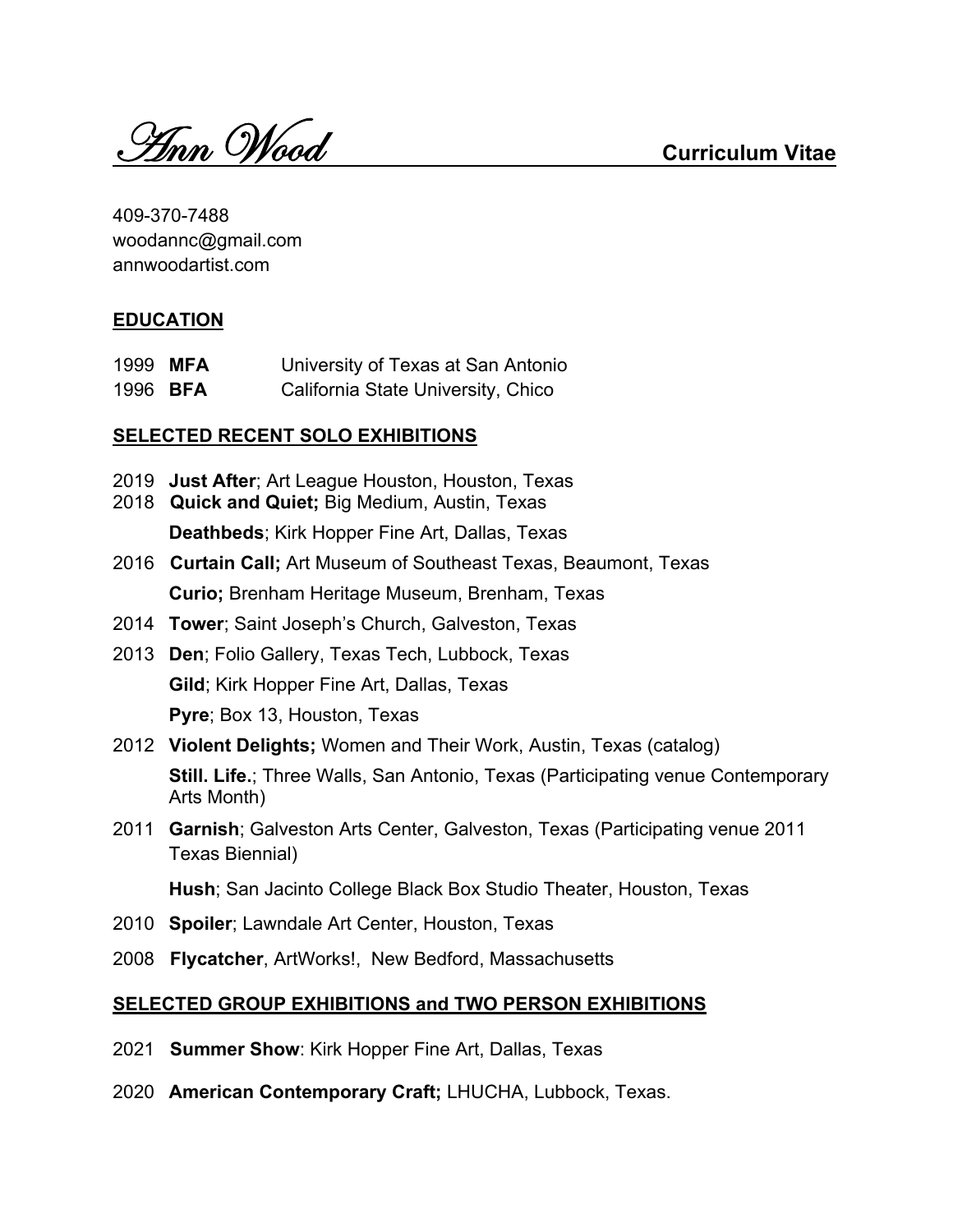**More is More**; Contemporary Art Museum Plainview, Plainview, Texas

- 2019 **Redbud;** San Jacinto College South Art Gallery, Houston, Texas
- 2018 **Peak Shift**: Sculpture Month Houston, Site Gallery, Houston, Texas **My Mother's Deathbed;** ArtPrize, The Ruse Escape Rooms, Grand Rapids, Michigan.
- 2016 **A Celebration**; Galveston Arts Center, Galveston, Texas (catalog)
- 2015 **Plant People**; Galveston Artist Residency, Galveston, Texas
- 2014 **Nature and Nurture**; Clamp Light Studio, San Antonio, Texas

**Crossing The Line**; Centro Cultural Border, Mexico City, Mexico

**Mirrored and Obscured: Contemporary Texas Self- Portraits**; Art Museum of Southeast Texas, Beaumont, Texas (catalog)

- 2013 **One More Reason to Be Good**; Texas Contemporary Art Fair, Houston, Texas (Site-specific/featured installation); then on loan to the Dishmann Museum, Lamar University, Beaumont, Texas
- 2012 **The Dirty Dozen**; Blue Star Contemporary Art Center, San Antonio, Texas

**Flying Solo**; Art League, Houston, Texas

**Layer Cake;** Texas Contemporary Art Fair, Houston, Texas (Sitespecific/featured installation)

**The Great Pelican Rescue;** Museum of the Gulf Coast, Port Arthur, Texas

- 2011 **Guns and Roses: Shannon Cannings and Ann Wood** (two person) Anya Tish Gallery, Houston, Texas
- 2010 **Creature Comforts**; Anya Tish Gallery, Houston, Texas
- 2007 **Science, Religion, Art: Greater New Bedford Artists Responding to Johan Jacob Scheuchzer, "PHYSICA SACRA," 1731-35 ;**University Art Gallery, University of Massachusetts Dartmouth, Massachusetts
- 2005 **A Stitch in Time**; Women and Their Work, Austin, Texas.
- 2004 **Into the Arena: Three Select New American Talent Artists**; San Antonio College Visual Art Center Gallery, San Antonio, Texas
- 2002 **Piece Work: Fiber and Multiples**; The Dallas Center for Contemporary Arts, Dallas, Texas (video catalog)

**New American Talent: The Seventeenth Exhibition ;** Arthouse, Austin, Texas (catalog)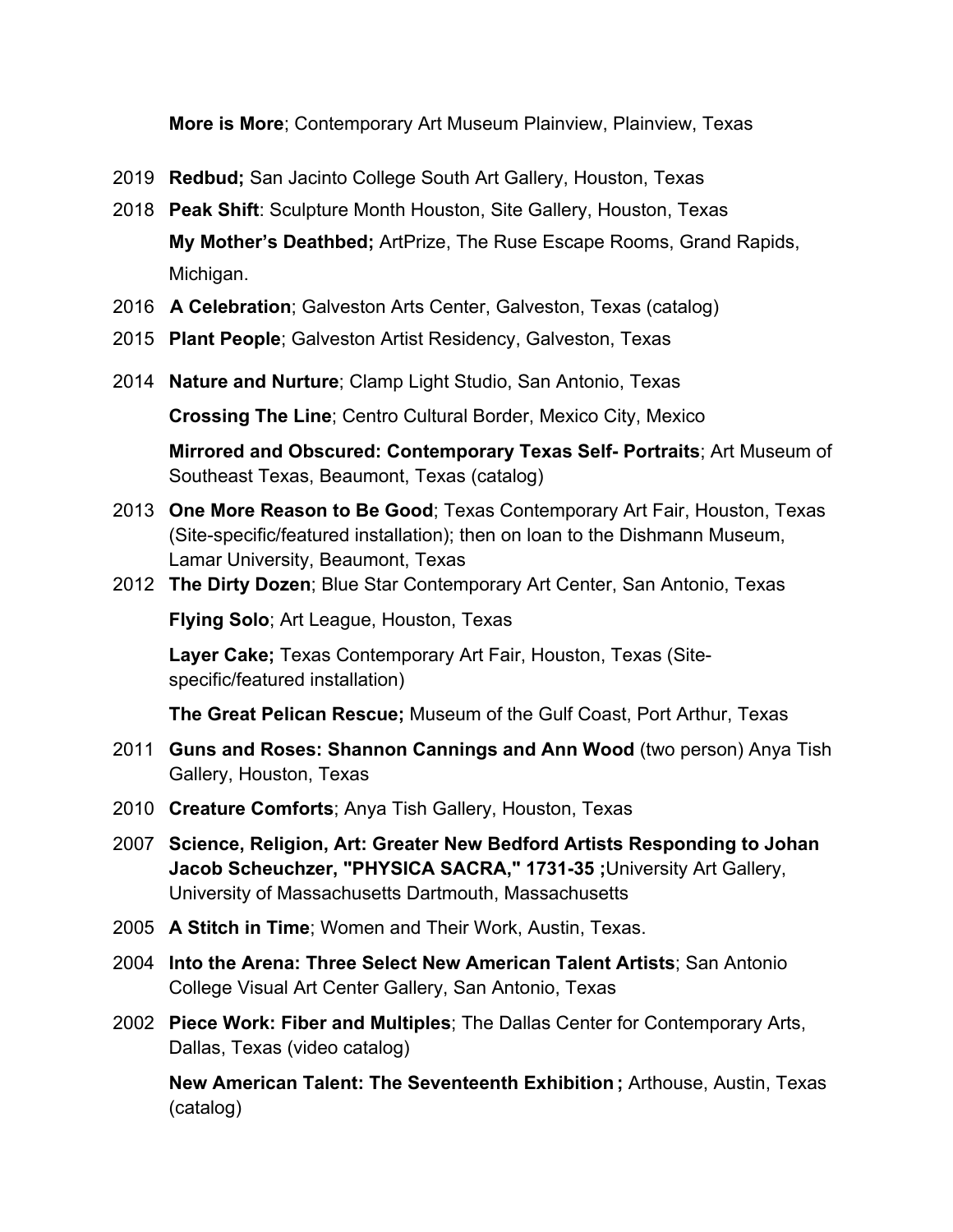### **GRANTS, RESIDENCIES, VISITING ARTIST, OTHER PROJECTS, COLLECTIONS**

- 2019 **Otis and Velma Davis Dozier Travel Grant**; Grant from the Dallas Museum of Art
- 2015 **Davidow Collection**; UT Dallas, School of Arts and Humanities
- 2013 **Visiting Artist**; Texas Tech, Lubbock, Texas
- 2006 **Art A.S.P.I.R.E Residency**; Fuller Craft Museum, Brockton, Massachusetts
- 2002 **Arch and Anne Giles Kimbrough Fund Awards to Artists**; Grant from the Dallas Museum of Art

#### **TEACHING EXPERIENCE, CURRATORIOAL PROJECTS, COMMUNITY SERVICE**

| 2016         | <b>Prodigy.</b> Juror. Art Museum of Southeast Texas, Beaumont, Texas                                   |
|--------------|---------------------------------------------------------------------------------------------------------|
| 2014-present | Adjunct Professor (Art) Great Falls College at Montana State<br>University, Great Falls, Montana        |
| 2014-present | <b>Board of Directors, TWELVE, Galveston, Texas</b>                                                     |
| 2008-2009    | <b>Adjunct Professor (Art), College of the Mainland, Texas City, Texas</b>                              |
| 2008-present | <b>Board of Directors</b> (advisory), Galveston Arts Center Galveston,<br>Texas                         |
| 2007-present | Adjunct Professor (Art), San Jacinto College, Houston, Texas                                            |
| 2006-present | Adjunct Professor (Art), Galveston College, Galveston, Texas                                            |
| 2000-2005    | Art Department Chair, Wade College, Dallas, Texas                                                       |
| 2006         | Art From a Working Waterfront. Curator. ArtWorks!                                                       |
| 1999-2000    | <b>Graduate Teaching Assistant (Instructor of Record), University of</b><br><b>Texas at San Antonio</b> |

#### **SELECTED RECENT FEATURED ARTICLES AND INTERVIEWS**

- 2020 New American Paintings West Issue 144
- 2021 Artists Talk Movies. August 16, 2021 Marie Antoinette https://podcasts.apple.com/us/podcast/marie-antoninette-2006/id1562680725?i=1000532153593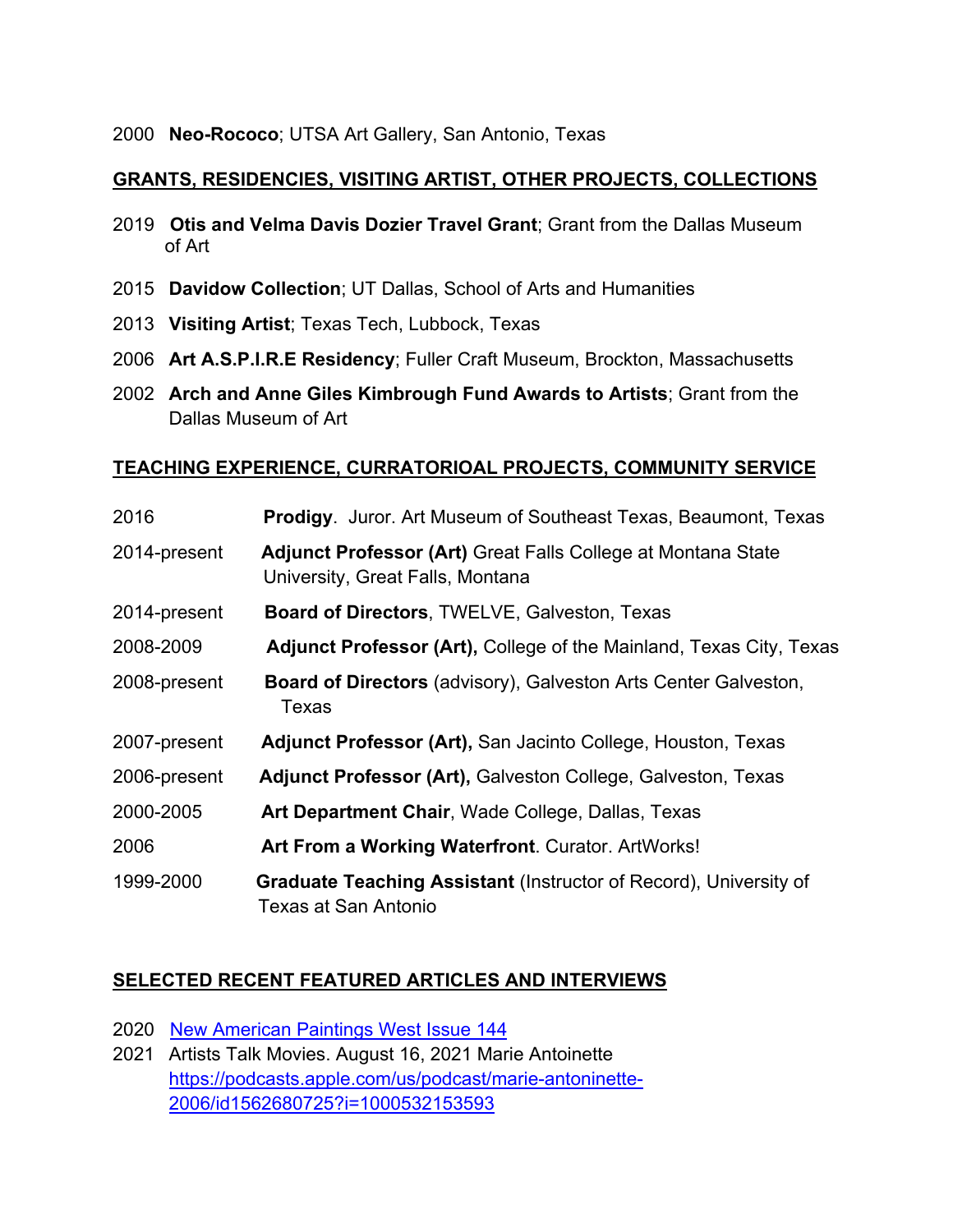- 2019 Top 5. Glasstire, March 13, 2019.
- 2018 Top 5. Glasstire. September 27, 2018. http://glasstire.com/2018/09/27/top-fiveseptember-27-2018/
- 2016 Mckeel Productions, Curtain Call Documentary, 2016. https://www.youtube.com/watch?v=F-vLpYksiUs
- 2013 Stukenberg, Kate and Catherine D. Anspon*. In The Studio: Ascendant Visualists*. Papercity, May 2013
- 2010 NPR Front Row Interview. KUHF. May 26, 2010. http://app1.kuhf.org/articles/1274906901-The-Front-Row---Lawndale-Art-Center.html

## **SELECTED RECENT PUBLICATIONS AND REVIEWS**

- 2018 Glentzer, Molly. *Sculpture Month Houston: An Immersive Experience*. Houston Chronicle, November 29, 2018. (featured picture) https://www.houstonchronicle.com/entertainment/arts-theater/article/Sculpture-Month-Houston-an-immersive-experience-13399399.php Jean, Melany, *Ann Wood: Quick and Quiet at Big Medium*. Austin Chronicle, September 2018. https://www.austinchronicle.com/arts/2018-09-21/ann-woodquick-and-quiet/
- 2016 Duerler, Caitlin, *Ann Wood's "Curtain Call" at AMSET*. Glasstire, October 2016.
- 2015 Betsy Huete, *Plant People*, Glasstire. April 2, 2015, http://glasstire.com/2015/04/02/plant-people/
- 2014 Beth Rankin, *Selfie: AMSET opens its gallery to soul-baring self-portraits of contemporary Texas artists,* Beaumont Enterprise. January 23, 2014. http://glasstire.com/2015/04/02/plant-people/
- 2013 Brenner, Wayne Alan. *Top 10 From Visual Art in 2012*, Austin Chronicle. Friday, January 4, http:/www.austinchronicle.com/arts/2013-01-04/top-10-fromvisual-art-in-2012/
- 2012 Brenner, Wayne Alan. *Ann Wood: Violent Delights*, Austin Chronicle, Friday, October 26. http://www.austinchronicle.com/arts/2012-10-26/ann-wood-violentdelights/ (photograph)

Chan, Tracy*. Our Favorite Art Moments of 2012*, The Austinist. December 31, 2012. http://austinist.com/2012/12/31/our\_favorite\_art\_moments\_of\_2012.php

Deliso, Meredith. *What do these 7 Artists All Have In Common? The Answer May Surprise You.* The Houston Press, Monday November 19th.